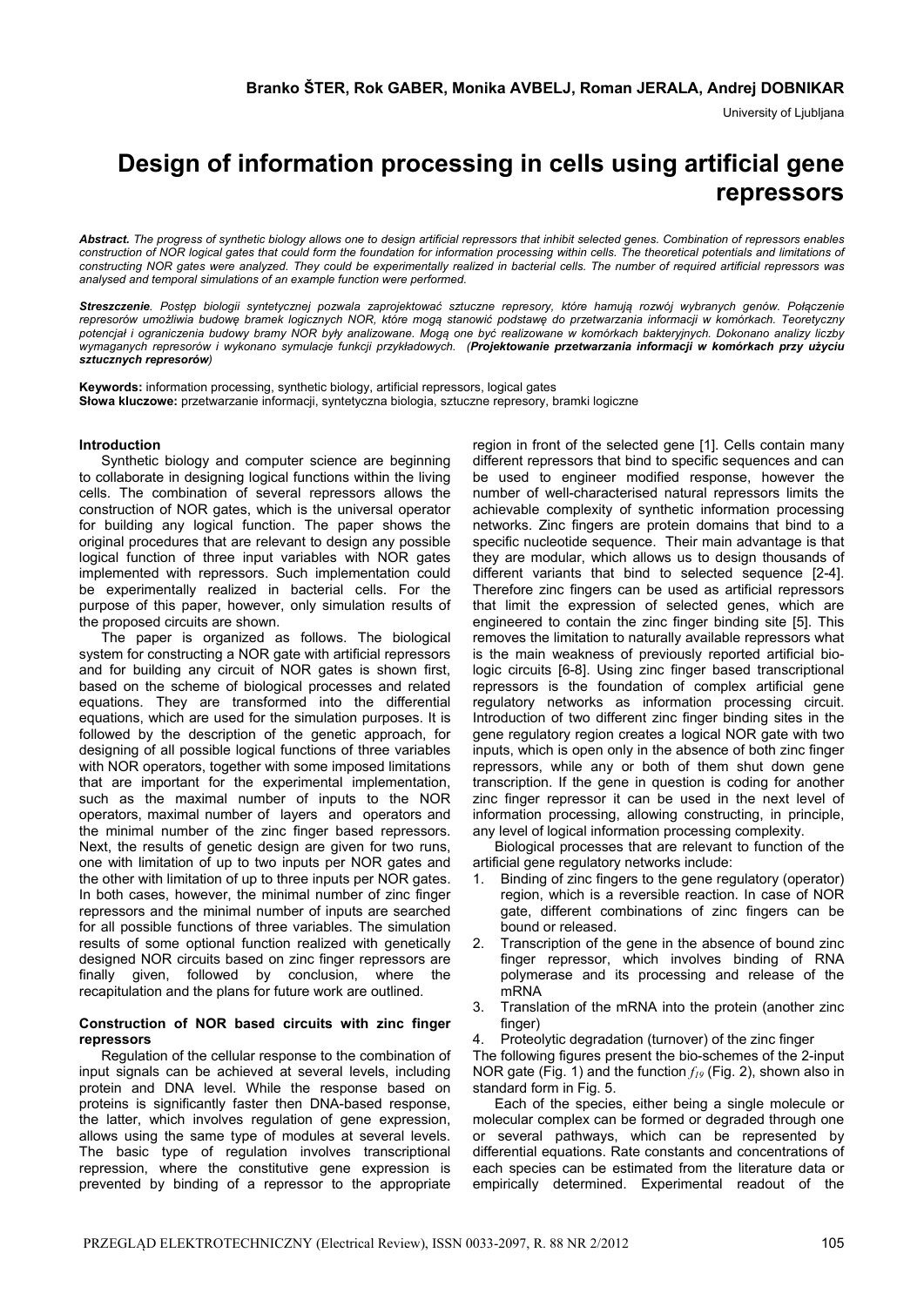performance of the system is to put at the end of the information processing chain a gene that releases a coloured or fluorescent protein reporter that can be assayed as the output.

The additional advantage of zinc finger repressors is that they have comparable properties in terms of stability and affinity for DNA, which allows us to use the same rate constants for all stages.

# **Transformation of biological processes to the system of differential equations**

The dynamics of a two-input NOR gate which is connected with the (global) inputs can be described with a system of 21 (7 for each input zinc finger and 7 for output) differential equations. NOR gates not connected with the inputs require a system of 7 differential equations. Due to the lack of space it is not possible to show the whole system here. Therefore we show only the differential equations for the first zinc finger, which are replicated for all other input zinc fingers taking into account the adjustment for their respective inputs.

| d[pBAD <sub>ZNF1</sub> ]/dt  | = $kr_{\text{AraC}}[pBAD_{ZNF1}]$<br>+ kr <sub>RNAP-pBAD</sub> [pBAD <sub>ZNF1</sub> *]<br>+ Ktrsca[pBAD <sub>ZNF1</sub> *]<br>- kf <sub>AraC</sub> [pBAD <sub>ZNF1</sub> ][AraC*]<br>- kf <sub>RNAP-pBAD</sub> [pBAD <sub>ZNF1</sub> ][RNAP]                                                                                            |
|------------------------------|------------------------------------------------------------------------------------------------------------------------------------------------------------------------------------------------------------------------------------------------------------------------------------------------------------------------------------------|
| d[pBAD <sub>ZNF1</sub> *]/dt | $=$ $kfRNAP-pBAD[pBADZNF1][RNAP]$<br>$ krRNAP-pBAD[pBADZNF1*]$<br>$-k_{\text{trscal}}[pBAD_{ZNF1}^*]$                                                                                                                                                                                                                                    |
| d[pBAD <sub>ZNF1</sub> ']/dt | = kf <sub>AraC</sub> [pBAD <sub>ZNF1</sub> ][AraC*]<br>$- k r_{AraC}$ [pBAD <sub>ZNF1</sub> ']                                                                                                                                                                                                                                           |
| d[AraC*]/dt                  | $=$ kr <sub>AraC</sub> [pBAD <sub>ZNF1</sub> ']<br>+ kr <sub>ara</sub> [AraC']<br>- kf <sub>ara</sub> [AraC*][arabinose]<br>- kf <sub>AraC</sub> [pBAD <sub>ZNF1</sub> ][AraC*]                                                                                                                                                          |
| d[AraC']/dt                  | = kf <sub>ara</sub> [AraC*][arabinose]<br>- kr <sub>ara</sub> [AraC']                                                                                                                                                                                                                                                                    |
| d[mRNA <sub>ZNF1</sub> ]/dt  | $= k_{\text{trsec}}[pBAD_{ZNF1}^*]$<br>$-k_{\text{degm}}[\text{mRNA}_{\text{ZNF1}}]$                                                                                                                                                                                                                                                     |
| d[ZNF1]/dt                   | = $k_{\text{trs}}$ [mRNA <sub>ZNF1</sub> ]<br>+ $k_{\text{T2NF1}}$ [pA <sub>Rep</sub> $2^{N_{\text{F1}}-1}$ ]<br>+ $k_{\text{T2NF1}}$ [pA <sub>Rep</sub> $2^{N_{\text{F1}}-2}$ ]<br>- $k_{\text{T2NF1}}$ [pA <sub>Rep</sub> $k_{\text{F2NF2}}$ ][ZNF1]<br>– kf <sub>ZNF1</sub> [pA <sub>Rep</sub> ][ZNF1]<br>$-k_{\text{degZNF}}$ [ZNF1] |

The differential equations for simulating the NOR function are derived from the limited set of biological equations, representing a simplified description of actual processes that are happening in biological cells. We consider several processes: transition of inducible promoter that controls expression of first level zinc finger from active pBAD<sub>ZNF1</sub>\* to undefined pBAD<sub>ZNF1</sub> and later to inactive pBADZNF1' state or vice versa; transition of active repressor that inhibits first level zinc finger expression AraC\* to inactive repressor AraC' or vice versa; changing of mRNA concentration coding for individual zinc finger protein mRNA<sub>ZNF1</sub>; changing of individual zinc finger protein concentration ZNF1. Dynamics of described processes can be defined by observing the concentration of selected parameters. Quantity of individual parameter in system is given as a relative intracellular concentration of biological counterpart and is labeled with square brackets. Dynamics of system is defined with concentration of individual

parameters and constants that reflect dynamics previously observed in natural systems.



Fig.1. Schematic presentation of biologically realized NOR gate

DNA cassette coding for NOR gate consists of constitutive promoter, binding sites for two different DNA binding proteins (zinc fingers ZNF) and reporter gene (A). When neither of zinc fingers is present in cell, RNA polymerase binds to the promoter region, slides through both zinc finger binding sites and transcribes the reporter gene. The result of the reporter gene transcription can be experimentaly observed as a fluorescence signal in cell (B). Presence of one (C or D) or both zinc fingers in the cell blocks progression of the RNA polymerase and prevents transcription of reporter gene. In that case, no fluorescence can be observed in biological cell (E). This arrangement results in the logical NOR gate.

Because transitions in biological systems can occur in both directions (for instance AraC' to AraC\* and vice versa) with different dynamics, all constants have their forward and reverse version. kf<sub>ara</sub> and kr<sub>ara</sub> define association dynamics between inducer arabinose and AraC\* and therefore determine dynamics of transition between AraC\* and AraC'; kf<sub>AraC</sub> and kr<sub>AraC</sub> define association dynamics of AraC<sup>\*</sup> and pBAD<sub>ZNF1</sub> and therefore determine dynamics of transition between  $pBAD_{ZNF1}$  and  $pBAD_{ZNF1}$ ; kf $F_{RNAP-}$  and kr $F_{RNAP-}$ **pBAD** define association dynamics between RNA polymerase (RNAP) and pBAD<sub>ZNF1</sub> and therefore determine dynamics of transition between  $pBAD<sub>ZNF1</sub>$  and  $pBAD<sub>ZNF1</sub>$ <sup>\*</sup>;  $k<sub>trsca</sub>$  defines dynamics of total transcription and therefore determines transition from  $pBAD<sub>ZNF1</sub><sup>*</sup>$  to  $pBAD<sub>ZNF</sub>; k<sub>trsec</sub>$  defines dynamics of successful transcription and therefore determines  $mRNA<sub>ZNF1</sub>$  concentration;  $k<sub>deam</sub>$  defines dynamics of mRNA<sub>ZNF1</sub> degradation and therefore also determines mRNA $_{ZNF1}$  concentration;  $k_{trsl}$  defines dynamics of mRNA<sub>ZNF1</sub> translation to ZNF1 protein. All association events temporarily reduce concentrations of free associating partners. Two parameters have constant values and are not changed with association events. These are: arabinose and RNAP. Initial concentrations of individual parameters should be given at simulation start point.  $pBAD<sub>ZNF1</sub>$  and AraC\* have positive initial values all other parameters have initial value 0.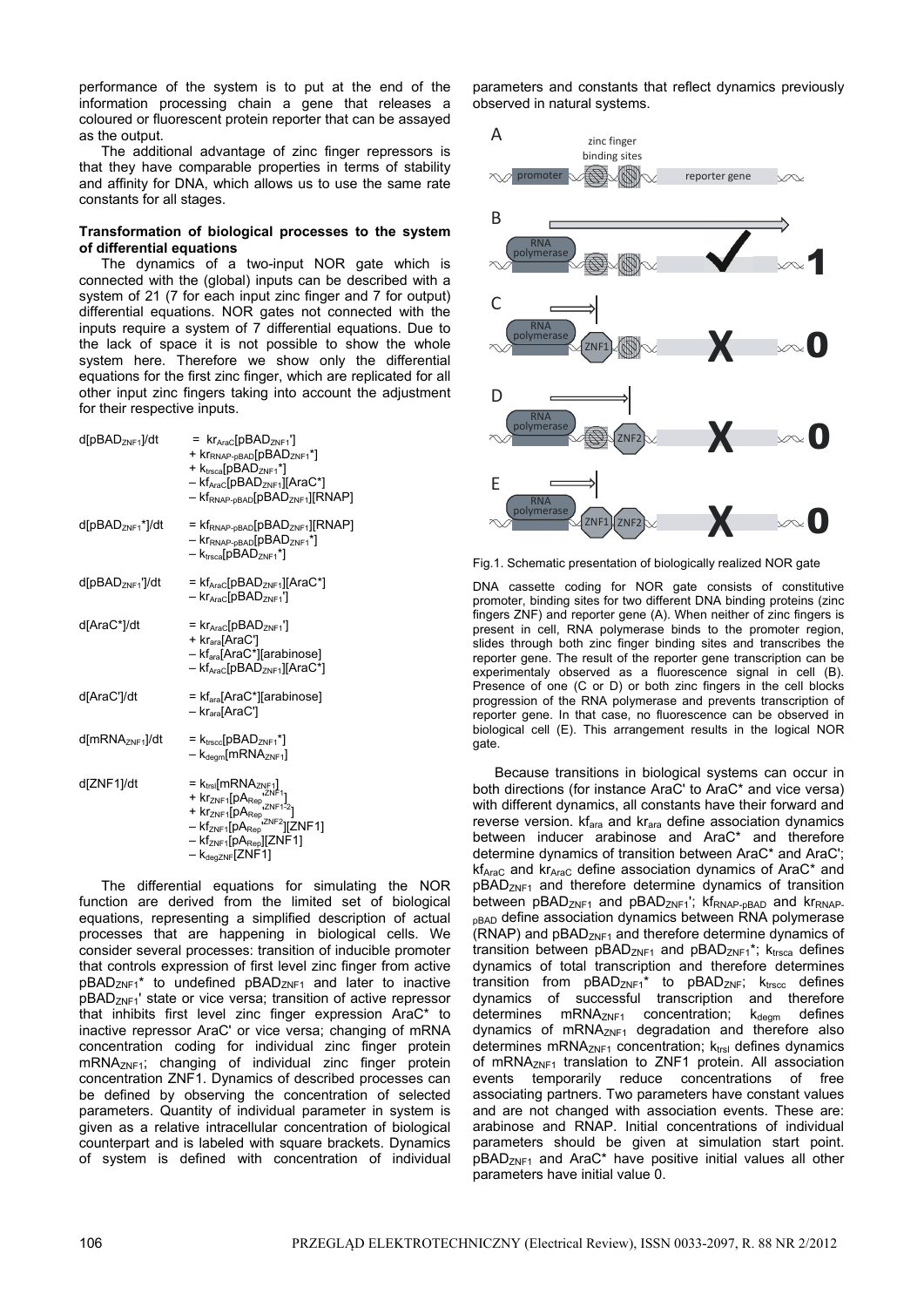

Fig.2. Schematic presentation of biologically realized logical function *f19* (see Fig.5). pBAD, pTet and pLac are inducible promoters activated by chemical inputs arabinose, tetracycline and IPTG, respectively. Induction results in production of the first level zinc fingers. Those affect the first level of NOR logic gates. Second layer zinc fingers are outputs of the first layer logical gates and enter as inputs of the second level NOR gates. Those control expression of third level zinc finger, which controls expression of the reporter gene as the output of the synthetic genetic circuit.

However, the most important quantities for the simulation are zinc fingers and reporter gene, which serves as the output of the circuit.

#### **Genetic design of logical functions with NOR elements**

In order to prepare the theoretical background for the design of synthetic information processing networks in cells, the natural approach of designing any logical function of three variables based on exclusively NOR operators (either up to two and up to three inputs) is taken. The solution is based on genetic algorithm (GA), which searches for an optimal implementation of each possible logical function. The goal is to identify the required complexity in terms of the number or artificial repressors and number of levels, necessary to implement any of 256 possible logical functions. The identification function number is represented with the decimal number between 0 and 255, which is obtained from the binary function values  $f_7f_6f_5f_4f_3f_2f_1f_0$ , where  $f_i$  is the binary function value of the  $i$ -th input combination and index *i* means the decimal value of the binary input combination. For example, the function  $f_6$  is defined with  $6_{10} = 00000110_2$ .

A chromosome consists of integer numbers in groups of four. The first number represents the level where the logical operator resides, the other three numbers (after the comma) correspond to inputs to the operator. If a level is zero, it means the absence of the operator. If an input is zero, it means the absence of the input. Each chromosome has  $N = 14$  groups because we set this as a reasonable maximal number of operators that would be allowed for the circuit solution of the logical function. Each group describes one operator; its number is shown in parenthesis and is not actually coded in the chromosome. Figure 3 shows an example of the circuit, obtained with GA and its corresponding chromosome for the function  $f_6 = x_1/x_2/x_3$  V  $x_1/x_1/x_2$ <sup>7</sup>, realized with the circuit of 5 NOR operators with 2 inputs in 3 layers. In this case only five operators are actually existent (y5, y6, y12, y13 and y14, bolded in Figure 3). The global inputs  $x_1$ ,  $x_2$  and  $x_3$  are coded as  $N+1$ ,  $N+2$ and *N*+3 (15, 16 and 17).

 $N = 14$  (maximal number of operators or groups)

- $N_L$  = 6 (maximal number of logic levels)
- $n = 2$  or 3 (maximal number of inputs to the NOR operator)
- $gn = 3$  (number of global inputs or variables of logical function)
- $nC = 1000$  (number of chromosomes or size of population)
- $T = 2000$  (number of generations or steps of evolution/design)
- $p_{mut} = 0.01$  (mutation probability)
- crossover not applied



| $(1)$ 0, 17 0 15  | $(2)$ 0, 15 0 0   | $(3)$ 0, 17 0 15  |
|-------------------|-------------------|-------------------|
| $(4)$ 0, 15 17 16 | $(5)$ 1, 17 0 15  | $(6)$ 4, 0 5 13   |
| $(7)$ 0, 16 0 17  | $(8)$ 0, 15 0 17  | $(9)$ 0, 16 0 15  |
| $(10)$ 0, 16 15 0 | $(11)$ 0, 17 0 15 | $(12)$ 1, 17 0 16 |
| $(13)$ 1, 16 0 15 | $(14)$ 6, 0 6 12  |                   |

Fig.3. An example of the chromosome for a logical function of three variables  $f_6$  and its circuit consisting of 5 NOR operators with two inputs

The evaluation or fitness function of the GA can be described with the expression:

(1) 
$$
\frac{u^4}{\sqrt[5]{0.8N_{zn} + 0.2N_{in}}}
$$

The parameters of the GA are the following: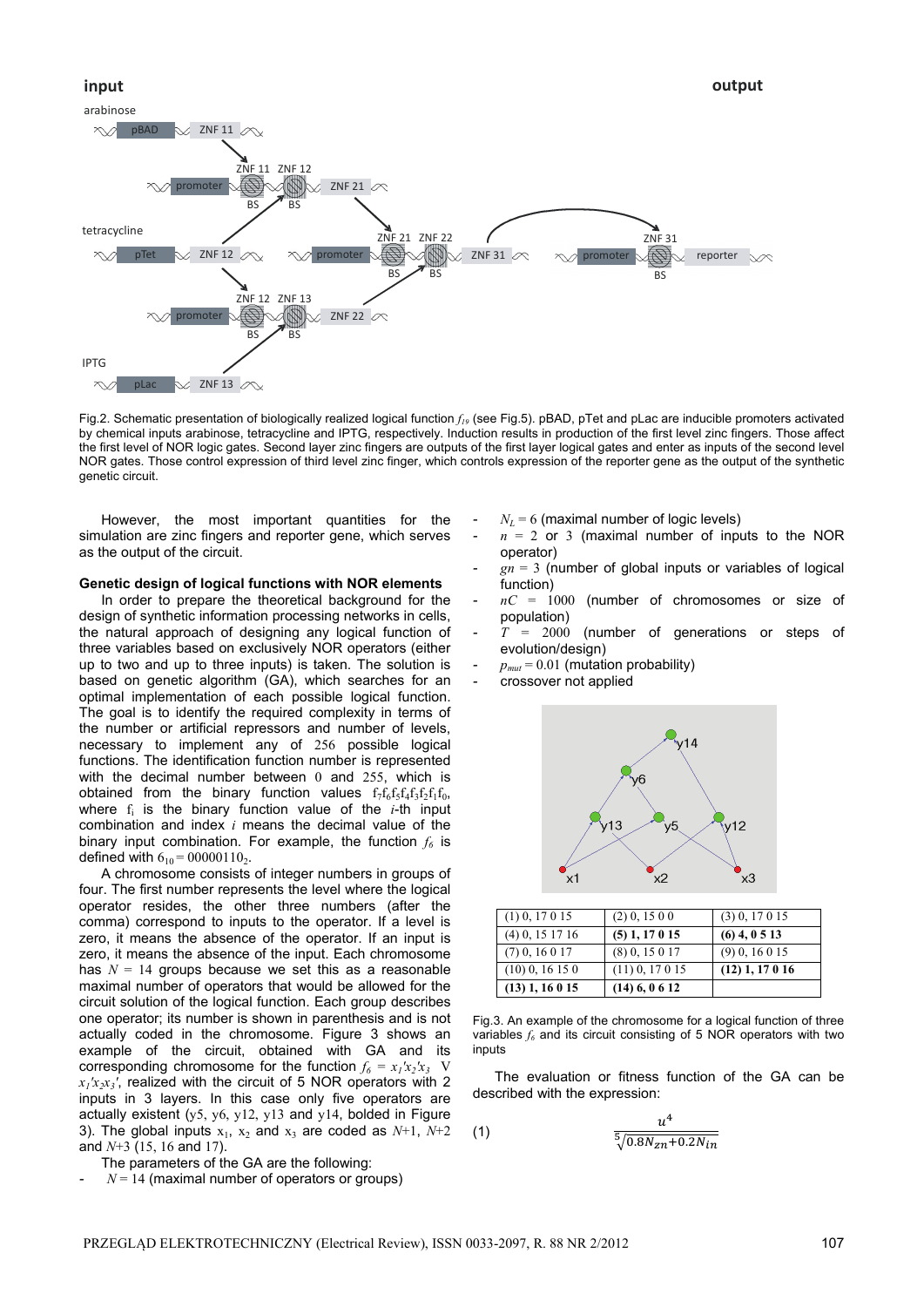(where  $u$  is the proportion of the correct among all  $2^{gn}$  logical values, or 8 in case  $gn = 3$ .  $N_{zn}$  is the number of zinc fingers and *N<sub>in</sub>* the total number of inputs to all operators.

The GA is searching for the circuit with the maximal proportion of correct values, minimal number of zinc fingers and with the minimal number of inputs to all operators. The GA is therefore looking for the chromosome or its phenotype (the circuit of NOR elements) with maximal value of the fitness function. With *pmut* the numbers within the chromosome are randomized, the level number within the  $N_L$  = 6 and the input number within the  $N = 14$ .

#### **Results of the genetic algorithm**

The GA found optimal or near-optimal (due to limited number of generations) representations of all 256 logical functions over three input variables, from  $f_0$  to  $f_{255}$ . The most complex function is  $f_{105}$ , which corresponds to XNOR (negation of XOR) of three variables, and requires 8 up to 3-input NOR operators. The circuit of  $f_{105}$  is shown in Figure 4.

The distribution of the function representations regarding to the number of NOR operators, the number of inputs and the number of zinc fingers is outlined in Figure 6. In this case the three-input, two-input and one-input NOR gates (the latter is simply the invertor) were at our disposal. Figure 7 shows the same distributions when only two-input and one-input gates are applied.

# **Simulation results**

The purpose of the simulation is to verify the logical correctness and to estimate the propagation delays and concentration values of the relevant signals. It is of interest to simulate the time course of the response of NOR gates made of zinc fingers as a function of selected values of the inputs. For the purpose of simulation the function  $f_{19}$  is chosen, shown also in Figure 5 with NOR gates:

$$
f_{19} = \overline{(x_1 \downarrow x_2) \downarrow (x_2 \downarrow x_3)}
$$

Inputs  $x_1, x_2$  and  $x_3$  consist of different concentrations of inductors, arabinose, tetracycline and IPTG, respectively. In order to capture the qualitative behaviour of the system the

input concentration of 1000 units is used as the logical 1, while the absence of an reactant at the input corresponds to the logical 0.



Fig.4. Realization of function  $f_{105}$  with up to 3-input NOR operators



Fig.5. Logical function  $f_{19}$  for the simulation

The correct logical values for  $f_{19} = 00010011_2$  emerge for each of the 8 input combinations. Figure 8 shows three typical cases. The propagation delay in case of function value 0 is approximately 10, while in case of value 1 it is about 100 time units.



 Fig.6. The distribution of the function representations regarding to the number of NOR operators, the number of inputs and the number of zinc fingers for up to three-input NOR gates



 Fig.7. The distribution of the function representations regarding to the number of NOR operators, the number of inputs and the number of zinc fingers for up to two-input NOR gates